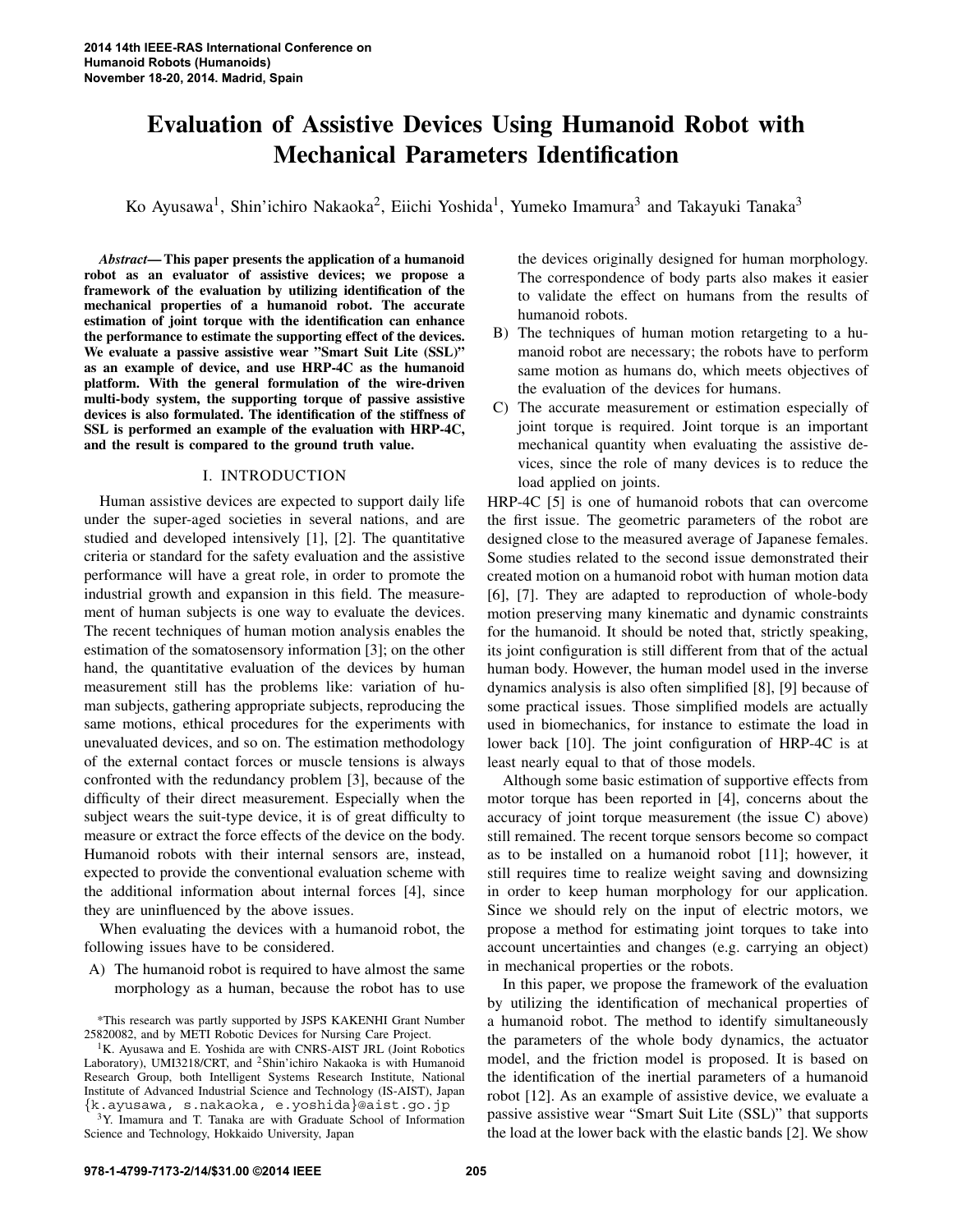the general modeling to compute the supporting torques of those passive assistive wears by using the same formulation of the musculoskeletal computation [3]. We also present the two approaches to estimate the supporting torque from the sensor data of a humanoid robot. Finally, the identification of the stiffness of the device is performed. The result is validated and compared to the ground truth value obtained of the component test of the device.

#### II. FLOW OF EVALUATION WITH HUMANOID

When evaluating passive assistive devices with a humanoid robot, if the same body structure, motion and the contact situation as a human are ideally realized, it can lead exactly the same mechanical state of the device as when a human wears the device. By recording the values of the internal sensors, the mechanical properties and states of the device during the motion can be identified and estimated.

Under this assumption, it is essential that the humanoid robot has to be almost the same morphology as a human. HRP-4C [5] is one of the humanoid robots which fulfill the requirement; the robot is 1.58 m in height and 43 kg in weight, featuring its geometric parameters close to the measured average of women of 19-29 years old in Japan.

Here is the evaluation flow using HRP-4C (**Fig.**1):

- S1. Preparation of some human motion data.
- S2. Human motion retargeting to the humanoid robot.
- S3. Identification of the mechanical parameters of the robot by experimental data.
- S4. Estimation of supporting torques of the devices.
- S5. Evaluation of the devices.

Even though we evaluate the devices with a humanoid robot, we have to define the human motion which should be performed in the evaluation. In order to prepare them in step 1(S1), for example, we utilize the human motion capturing. The detail of this procedure is shown in [4].

In step 2, the motion of the humanoid robot is generated by using the human motion data. The generated motion has to preserve the kinematic and dynamic characteristics of the original motion. In this paper, we use an efficient retargeting technique [4], [7], which is adapted to reproduction of whole-body motion preserving many kinematic and dynamic constraints for the humanoid.

The accurate measurement or estimation of joint torques is important, which usually requires the joint torque sensors or the identification of the mechanical parameters of each joint. Even though the recent development of the torque sensors enable them on a humanoid robot [11], it still take a time to decrease the weight and size of them in order to keep human morphology in our application. The joint torques can be estimated from the inertial parameters, motor constants, gearratio, etc. provided by manufacturers. However, they are not necessarily accurate because of the uncertain elements like frictions, and can change when, for example, robot carries the objects, the temperature condition of actuators changes, etc. We thus identify those parameters of the robot in step 3. The detail of the identification procedure is shown in Section III.

The equations of motion of the robot with the device are simplifed as follows:

$$
\boldsymbol{\tau}(\boldsymbol{x},\boldsymbol{\phi}) = \boldsymbol{\tau}_{act} + \boldsymbol{\tau}_{support} \tag{1}
$$

where,  $\tau_{act}$  and  $\tau_{support}$  represents the actuator torque and the supporting torque respectively, *x* means the robot's state like joint angles and their derivatives, and  $\phi$  represents the mechanical parameters of the robot. There are two approaches to estimate the supporting torques in step 4.

(A). Perform the same motion with and without the device respectively (i.e.  $\mathbf{x}_{with} \approx \mathbf{x}_{without}$ ), and compute the difference of joint torque between with and without the device:

$$
\tau_{support}^{with} = \tau_{act}^{with} - \tau(x^{with}, \phi) \approx \tau_{act}^{with} - \tau_{act}^{without} (2)
$$

where, <sup>∗</sup>*with* and <sup>∗</sup>*without* mean the variable when with and without the device respectively, and  $\tau_{support}^{without} = 0$ .

(B). Compute the difference between the measured joint torques and those estimated from the mechanical parameters which were identified in advance:

$$
\boldsymbol{\tau}_{support} = \boldsymbol{\tau}_{act} - \boldsymbol{\tau}(\boldsymbol{x}, \boldsymbol{\phi}) \approx \boldsymbol{\tau}_{act} - \boldsymbol{\tau}(\boldsymbol{x}, \boldsymbol{\phi}) \tag{3}
$$

where,  $\phi$  is the estimated mechanical parameters of the robot without the device.

The strong merit of approach (A) is cancelling the unmodeled friction forces; on the other hand, the same motion has to be performed between with and without the device. Some devices are originally designed so that the human should perform the different motion with and without them Approach (B) is the general formulation; the accurate model of the robot (i.e. the identification of the parameters) has to be required. Unlike approach (A), the supporting torque can be extracted directly from the recorded data with the device by approach (B).

In this paper, the performance of both approaches is investigated by experiments.

Finally, in step 5, the assistive device is evaluated by the obtained supporting torques. In this paper, we evaluate a passive assistive wear "SSL" [2], and identify the stiffness of SSL band from the experimental data of the robot. The detail of the modeling of SSL and the identification procedure is shown in Section IV.

## III. IDENTIFICATION OF HUMANOID ROBOT

## *A. Basic formulation*

The equations of motion of a humanoid robot are given by [13]:

$$
\begin{bmatrix} \boldsymbol{H}_{oo} & \boldsymbol{H}_{oj} \\ \boldsymbol{H}_{jo} & \boldsymbol{H}_{jj} \end{bmatrix} \begin{bmatrix} \ddot{\boldsymbol{q}}_{o} \\ \ddot{\boldsymbol{q}}_{j} \end{bmatrix} + \begin{bmatrix} \boldsymbol{b}_{o} \\ \boldsymbol{b}_{j} + \boldsymbol{\tau}_{f} \end{bmatrix} = \begin{bmatrix} \boldsymbol{0} \\ \boldsymbol{\tau} \end{bmatrix} + \sum_{k=1}^{N_c} \begin{bmatrix} \boldsymbol{K}_{ok}^T \\ \boldsymbol{K}_{jk}^T \end{bmatrix} \boldsymbol{F}_{k}^{ext} \quad (4)
$$
\nwhere,

- *N<sub>J</sub>* is the number of degree of freedom (DOF),
- $q_0 \in SE(3)$  is the vector of the generalized coordinates which represent the position and orientation of the baselink,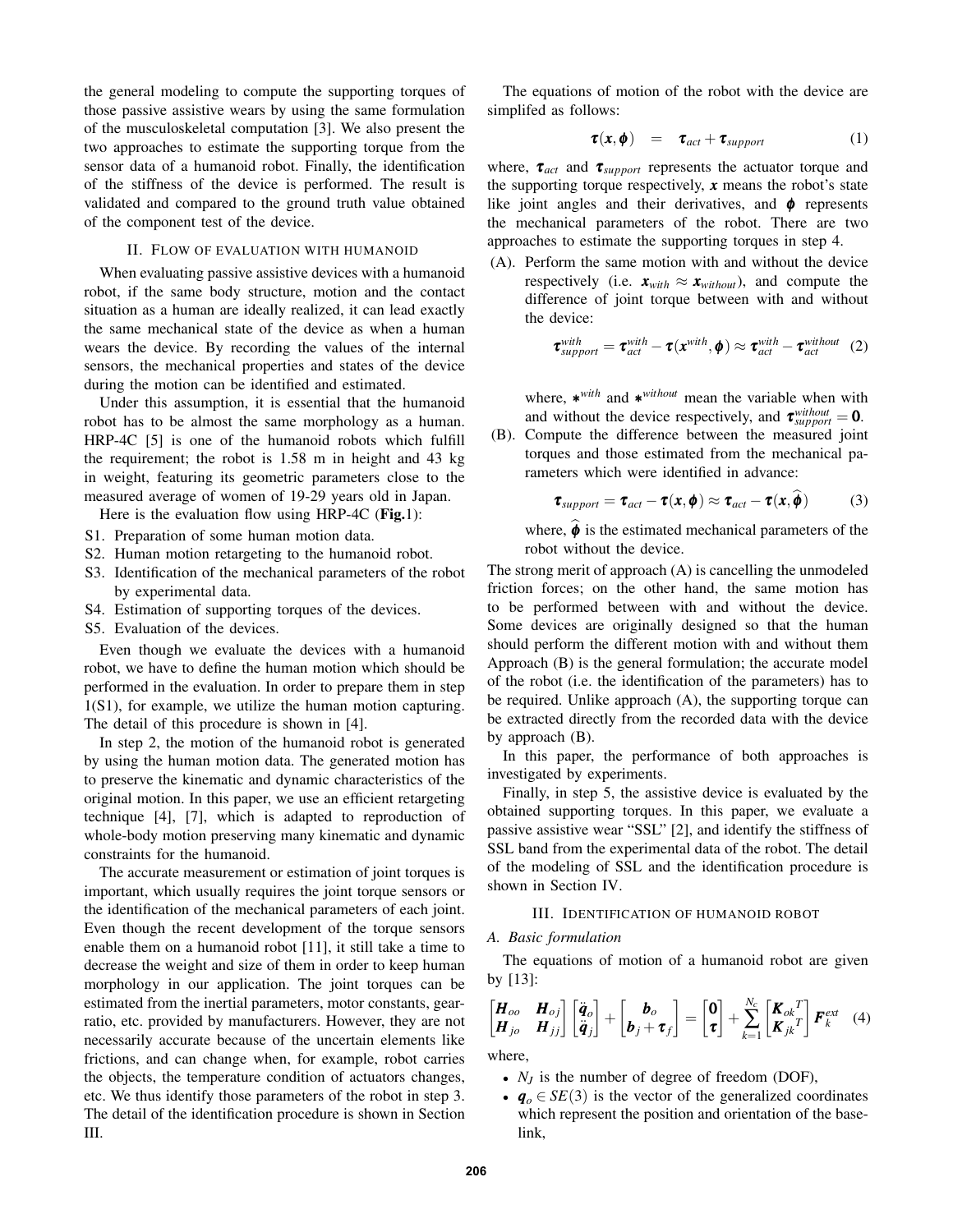

Fig. 1. Outline of the processes to evaluate assistive devices by using a humanoid robot

- $q_i \in \mathbb{R}^{N_f}$  is the joint angle vector,
- $\vec{H}_{oo}, H_{oc}, H_{co}, H_{cc}$  are the inertia matrices,
- **,**  $**b**<sub>j</sub>$  **are the bias force vectors including centrifugal,** Coriolis, and gravity, and forces,
- $\tau \in \mathbb{R}^{N_J}$  is the vector of joint torque.
- $\tau_f \in \mathbb{R}^{N_J}$  is the vector of joint friction torques,
- $N_c$  is the number of contact points with the environment,
- $\mathbf{F}_k^{\text{ext}} \in \mathbb{R}^6$  is the vector of external forces exerted to the system at contact *k*,
- $\mathbf{K}_k \triangleq [\mathbf{K}_{ok} \ \mathbf{K}_{ck}] \in \mathbb{R}^{6 \times (6+N_J)}$  is the Jacobian matrix associated to contact *k* and of the orientation of the contact link with respect to generalized coordinates.

Let  $\tau_f$  contain only Coulomb and viscous frictions:

$$
\boldsymbol{\tau}_f = \text{sgn}(\text{diag}(\dot{\boldsymbol{q}}_j))\boldsymbol{\tau}_c + \text{diag}(\dot{\boldsymbol{q}}_j)\boldsymbol{k}_d \tag{5}
$$

where,  $\tau_c \in \mathbb{R}^{N_J}$  is the vector of Coulomb frictions, and  $k_d \in$  $\mathbb{R}^{N_J}$  is the vector of viscous friction coefficients.

Let us assume that  $\tau$  is defined as the following linear identification model of motors:

$$
diag(\boldsymbol{u})\boldsymbol{k}_T = \boldsymbol{\tau} \tag{6}
$$

where,  $\mathbf{u} \in \mathbb{R}^{N_f}$  is the vector of electrical currents, and  $\mathbf{k}_T \in$  $\mathbb{R}^{N_J}$  is the vector of motor constants.

The equations of motion of multi-body systems can be written in a linear form with respect to the inertial parameters [14], [15], and **Eq.**(7) can be transformed from **Eq.**(4).

$$
\begin{bmatrix} \boldsymbol{Y}_{Bo} & \boldsymbol{O} \\ \boldsymbol{Y}_{Bc} & \boldsymbol{Z} \end{bmatrix} \begin{bmatrix} \boldsymbol{\phi}_B \\ \boldsymbol{\xi} \end{bmatrix} = \begin{bmatrix} \boldsymbol{F}_o \\ \boldsymbol{F}_j \end{bmatrix} \triangleq \sum_{k=1}^{N_c} \begin{bmatrix} \boldsymbol{K}_{ok}^T \\ \boldsymbol{K}_{ok}^T \end{bmatrix} \boldsymbol{F}_k^{ext} \tag{7}
$$

where,

- $\boldsymbol{\phi}_B \in \mathbb{R}^{N_B}$  is the vector of the minimum set of inertial parameters (or base parameters) which represents the equations of motions [16], [17],
- $\xi \triangleq [k_T^T k_d^T \tau_c^T]^T$  is the vector of the joint parameters,
- $Y_{Bo}$  and  $Y_{Bi}$  are the coefficient matrices (or regressor matrices) of  $\phi$ ,
- **Z** is the regressor matrix of  $\xi$  as follows:

$$
\mathbf{Z} \triangleq \begin{bmatrix} \text{diag}(\mathbf{u}) & \text{diag}(\dot{\mathbf{q}}_j) & \text{sgn}(\text{diag}(\dot{\mathbf{q}}_j)) \end{bmatrix} \tag{8}
$$

**Eq.**(7) is the basic formulation used for identification. Though  $\tau_c$ , strictly speaking, depends on the constraint forces acting on the joint axis, let us assume that the actuatorside friction is dominant and  $\tau_c$  is constant. When assuming that the geometric parameters like link lengths are known and  $\phi_B$  and  $\xi$  are constant unknown values, **Eq.**(7) is linear with respect to the unknown parameters.

### *B. Structual identifiability*

 $\phi_B$  and  $\xi$  can be identified uniquely, if **Eq.**(9) holds.

$$
\dim \mathbf{V}\left(\begin{bmatrix} \mathbf{Y}_{Bo} & \mathbf{O} \\ \mathbf{Y}_{Bj} & \mathbf{Z} \end{bmatrix}\right) = N_B + 3N_J \tag{9}
$$

where, notation dim  $V(Y)$  means the dimension of the vector-space spanned by the column vectors of *Y* . If in the case of a manipulator without external forces,  $\phi_B$  cannot be identified uniquely from the equations of motion. The equations of a manipulator does not have the upper part of **Eq.**(4). As the actuator constants are regarded as unknown, then  $Y_{B_i}\phi_B + Z\xi = 0$  holds.

Let us premise that the humanoid system has *NJ* DOF and  $N_J + 6$  generalized coordinates, and all the joints are fully actuated; all the elements of  $q$ ,  $\dot{q}$ ,  $\ddot{q}$  are linear independent. It is known that  $\phi_B$  of a legged system can be identified only from the equations of the base-link; dim  $V(Y_{Bo}) = N_B$ holds [12]. The necessary and sufficient condition of **Eq.**(9), therefore, is that **Eq.**(10) holds:

$$
\dim V(\mathbf{Z}) = 3N_J \tag{10}
$$

**Eq.**(10) means that the identifiability of whole system only depends on the modeling of actuators and joint frictions. In order to check the identifiability of the whole system with arbitrary actuators, we just check whether **Eq.**(10) holds. In the case of motors, it is obvious that **Eq.**(10) holds from **Eq.**(6), and therefore, **Eq.**(9) holds.

The identification model of **Eq.**(7), in other words, basically relies on the identification and identifiability of the equations of the base-link [12], and also allows us to identify the joint parameters simultaneously.

## *C. Basic flow of identification*

Let us identify the parameters by using the following sensors:

- joint encoders which measure  $q_i$ ,
- a gyro and an accelerometer which obtain  $\ddot{\boldsymbol{p}}_o$  and  $\boldsymbol{\omega}_o$ ,
- force/moment sensors which detects  $\boldsymbol{F}^{ext}_k$ ,
- motor current sensors measuring *u*

where,  $\ddot{\boldsymbol{p}}_o$  is the linear acceleration containing gravity acceleration with respect to the sensor coordinate,  $\boldsymbol{\omega}_o$  is the angular velocity with respect to the sensor coordinate.

Let us select the link, which has the gyro and the accelerometer, as the base-link in **Eq.**(7). When representing the upper part **Eq.**(7) with respect to its local coordinate system, **Eq.**(7) does not include  $q_0$ ,  $\dot{p}_0$ . Since  $\ddot{p}_0$  contains the gravity acceleration with respect to the local coordinate, *Y*<sub>Bo</sub>, *Y*<sub>Bj</sub>, **Z**, *F*<sub>o</sub> and *F*<sub>j</sub> can be computed by  $q_j$ ,  $\ddot{p}_o$ ,  $\omega_o$ , and their numerical derivatives.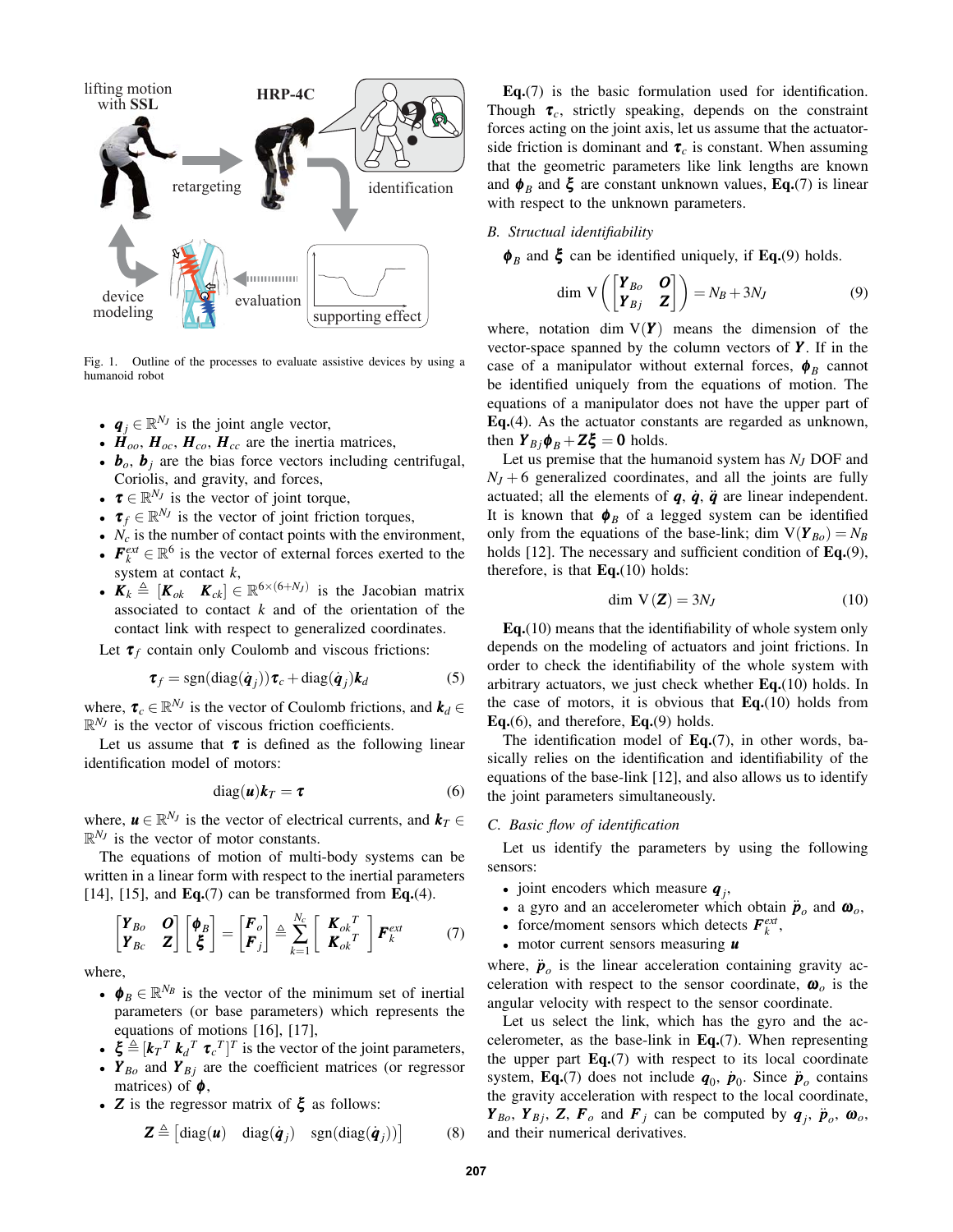In order to identify the parameters, by sampling **Eq.**(7) from the sensor data, and we have:

$$
\begin{bmatrix} \widehat{\mathbf{Y}}_{Bo}^{(t)} & \mathbf{O} \\ \widehat{\mathbf{Y}}_{Bc}^{(t)} & \widehat{\mathbf{Z}}^{(t)} \end{bmatrix} \begin{bmatrix} \boldsymbol{\phi}_B \\ \boldsymbol{\xi} \end{bmatrix} = \begin{bmatrix} \widehat{\boldsymbol{F}}_o^{(t)} \\ \widehat{\boldsymbol{F}}_j^{(t)} \end{bmatrix} + \begin{bmatrix} \boldsymbol{e}_o^{(t)} \\ \boldsymbol{e}_j^{(t)} \end{bmatrix}
$$
(11)

where, notation  $\hat{\mathbf{x}}^{(t)}$  means the value which computed from the symple of sensor data, and  $\mathbf{z}_t$  and  $\mathbf{z}_t$  are the errors *t*-th sample of sensor data, and  $e_0$  and  $e_i$  are the errors.

The basic approach of the identification is the least squares method; we solve the problem such that:

$$
\min_{\boldsymbol{\phi}_B, \boldsymbol{\xi}} \quad h = \sum_t \left( \boldsymbol{e}_o^{(t)T} \boldsymbol{W}_o \boldsymbol{e}_o^{(t)} + \boldsymbol{e}_j^{(t)T} \boldsymbol{W}_j \boldsymbol{e}_j^{(t)} \right) \tag{12}
$$

where,  $W_o \in \mathbb{R}^{6 \times 6}$  and  $W_o \in \mathbb{R}^{N_J \times N_J}$  are the weighting factors and the diagonal matrices. As the problem is the quadratic form, the analytical solution of the problem can be easily computed.

#### *D. Implementation*

When identifying the parameters, we often face the following problems:

- design of "persistent excitation (PE) trajectory" which can identify the whole parameters [18],
- inequality constraints about the physical consistency of the parameters [19].

Let us assume that PE trajectories cannot always be obtained, and let us know the a-priori knowledge which can be obtained, for example, from CAD data of the model. We fill the null-space of numerically unidentifiable parameters with the a-priori knowledge by the similar way as the method [9]. Instead of **Eq.**(12), we solve the following least squares with the a-priori knowledge:

$$
\min_{\boldsymbol{\phi}_B, \boldsymbol{\xi}} \quad h + (\boldsymbol{\phi}_B - \boldsymbol{\phi}_B{}^{ref})^T \boldsymbol{W}_{\phi} (\boldsymbol{\phi}_B - \boldsymbol{\phi}_B{}^{ref}) \n+ (\boldsymbol{\xi} - \boldsymbol{\xi}^{ref})^T \boldsymbol{W}_{\xi} (\boldsymbol{\xi} - \boldsymbol{\xi}^{ref})
$$
\n(13)

where,  $\mathbf{W}_{\phi} \in \mathbb{R}^{N_B \times N_B}$  and  $\mathbf{W}_{\xi} \in \mathbb{R}^{3N_J \times 3N_J}$  are the weighting factors and the diagonal matrices.  $\phi_B^{ref}$  and  $\xi^{ref}$  are the apriori knowledge. When it is difficult to obtain the a-priori knowledge like frictions, the values are set to zero.

Since the physical units of  $\phi_B$  and  $\xi$  are different, the weighting factors has to be normalized among them. Here is the example to design the weighting factors:

$$
\mathbf{W}_{\phi} = w_{\phi} \sigma_{max}(\Lambda_{\phi}) \mathbf{I}
$$
 (14)

$$
\boldsymbol{W}_{\xi} = \text{diag}\left(\begin{bmatrix} w_T \sigma_{max}(\Lambda_T) \mathbf{1}_{N_j} \\ w_d \sigma_{max}(\Lambda_d) \mathbf{1}_{N_j} \\ w_s \sigma_{max}(\Lambda_s) \mathbf{1}_{N_j} \end{bmatrix}\right) \tag{15}
$$

$$
\mathbf{\Lambda}_{\phi} \triangleq \sum_{t} \left( \begin{bmatrix} \widehat{\mathbf{Y}}_{Bo}(t)T & \widehat{\mathbf{Y}}_{Bj}(t)T \end{bmatrix} \mathbf{W}_{o} \begin{bmatrix} \widehat{\mathbf{Y}}_{Bo}(t) \\ \widehat{\mathbf{Y}}_{Bj}(t) \end{bmatrix} \right) (16)
$$

$$
\mathbf{\Lambda}_T \triangleq \sum_t \left( \text{diag}(\mathbf{u}_t)^2 \right) \tag{17}
$$

$$
\mathbf{\Lambda}_d \triangleq \sum_t \left( \text{diag}(\dot{\mathbf{q}}_t)^2 \right) \tag{18}
$$

$$
\mathbf{\Lambda}_c \triangleq \sum_t \left( \text{sign}(\text{diag}(\dot{\mathbf{q}}_t))^2 \right) \tag{19}
$$



Fig. 2. Overview of assistive wear "Smart Suite Lite" (Left) and its computational wire model (Right). There are two wires which respectively have eight via points attached on the robot.

where,  $\mathbf{1}_n \in \mathbb{R}^{n \times 1}$  is the vector whose elements are all one,  $\sigma_{max}(\Lambda)$  returns the maximum singular value of  $\Lambda$ , and the normalized weighting factors are  $w_{\phi}$ ,  $w_T$ ,  $w_d$  and  $w_c$ .

# IV. IDENTIFICATION OF PASSIVE POWER-ASSIST DEVICES

#### *A. General formulation of wire-based assistive devices*

Nominal modeling of supporting mechanism of assistive devices has a great role in order to design, modify, and evaluate them. If a passive power-assist device consists of several elastic bands or belts, the supporting torques generated in human joints can be modeled by the same manner as the formulation of wire-driven multi-body systems. It is also related to the musculoskeletal analysis; the joint torques are generated by several muscles modeled as elastic wires [3]. We, therefore, can utilize the same formulation and framework which map the elastic forces to the joint torques, and prepare elastic model of each assistive device.

Each wire has several via points fixed on the rigid-body system. The supporting torques are formulated as follows:

$$
\boldsymbol{\tau}_s = \sum_i \boldsymbol{J}_i^T f_i \tag{20}
$$

where,

- $N_l$  is the number of wires,
- $N_{v,i}$  (> 1) is the number of via points of *i*-th wire,
- $\tau_s \in \mathbb{R}^{N_J}$  is the vector of supporting torques,
- $f_i \in \mathbb{R}$  is the elastic force of *i*-th wire.
- $J_i \in \mathbb{R}^{1 \times N_J}$  is the Jacobian matrix of length  $l_i$  of *i*-th wire as follows:

$$
\mathbf{J}_i \triangleq \frac{\partial l_i}{\partial \dot{\mathbf{q}}_J} \tag{21}
$$

$$
l_i \triangleq \sum_{j=2}^{N_{v,i}} ||\mathbf{p}_{i,j} - \mathbf{p}_{i,j-1}||
$$
 (22)

•  $p_{i,j} \in \mathbb{R}^{3}$  is the position of *j*-th via point of *i*-th wire.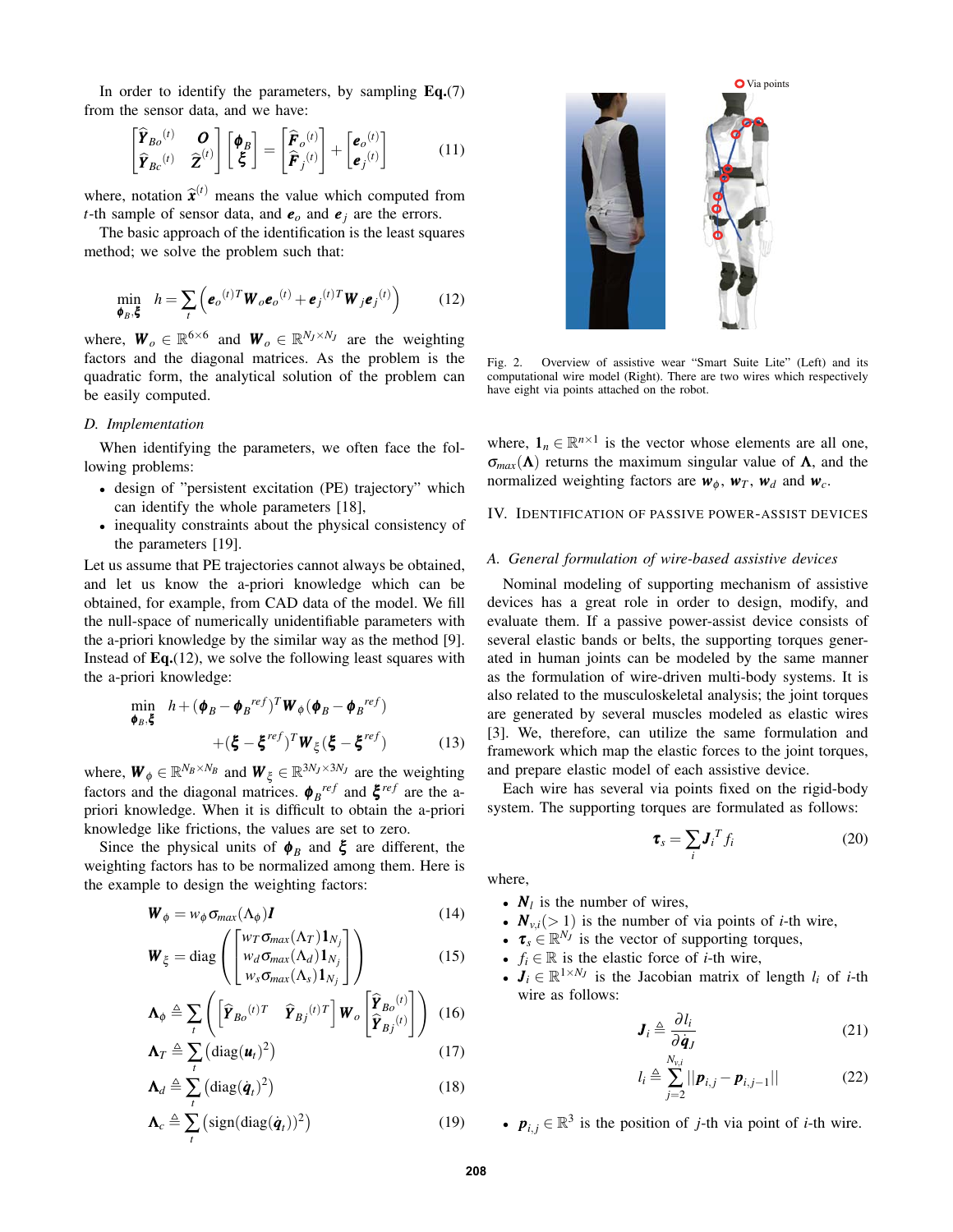

Fig. 3. Snapshots of lifting motion of HRP-4C

# *B. Modeling and identification of the elastic model of SSL*

The basic function of "Smart Suit Lite" shown in **Fig.**2 (left) is to reduce the torque at the lower back by stretched two elastic bands fixed at the shoulders and thighs. In order to represent the two SSL bands, eight via points per one band are located on the surface of the model of HRP-4C as shown in **Fig.**2 (right). Each via point is fixed on the corresponding link, and its position can be computed by the forward kinematics computation.

The elastic force of each SSL band is formulated as a linear spring as follows:

$$
f_i = \begin{cases} -k_i(l_i - l_{0,i}) & (l \ge l_{0,i}) \\ 0 & (l < 0) \end{cases}
$$
 (23)

where,  $l_{i0}$  is the natural length and  $k_i$  is the stiffness of SSL band *i*. The stiffness of each SSL band is  $k_i = 197.8$  [N/m], which is identified by the experiment.

The supporting torques of SSL are computed from **Eq.**(20) and **Eq.**(23). If the geometric parameters of the robot and the location of via points are known,  $\tau_s$  depends on the following constant parameters:

- stiffness *ki*
- natural length  $l_{0,i}$

Let us identify  $k_i$  and  $l_{0,i}$  from the estimated supporting torques. The identification problem of them is written as:

$$
\min_{\forall i \ k_i, l_{0,i}} \sum_{t} \left( ||\widehat{\boldsymbol{\tau}}_s^{(t)} - \widehat{\boldsymbol{J}}_i^{(t)} \widehat{f}_i^{(t)}|| \right) \tag{24}
$$

where,  $\hat{\tau}_{s}^{(t)}$  is the vector of the supporting torque at sample which is estimated from **Eq.**(2) or **Eq.**(3).  $\hat{J}_i^{(t)}$  is computed<br>  $\hat{J}_i^{(t)}$  is computed by  $\boldsymbol{q}_j^{(t)}$  and independent from  $k_i$  and  $l_{0,i}$ .  $\hat{f}_i^{(t)}$  is made of not only  $\boldsymbol{q}_j^{(t)}$  but also  $k_i$  and  $l_{0,i}$ .

As can been seen from **Eq.**(23), *fi* is not linear with respect to  $l_{i,0}$  because of the case statements. **Eq.**(24) is not the quadratic problem unlike **Eq.**(12) and **Eq.**(13). Since **Eq.**(24) has no equality or inequality constraints, the problem can be solved by, for example, the quasi-Newton method.

### V. EXPERIMENTS

#### *A. Human motion measurement and retargeting*

The basic pilot experiments were conducted with HRP-4C wearing SSL. The evaluation flow described in Section II was validated.

In step  $1(S1)$ , we prepared a motion of bending forward from the waist holding a dumbbell (0.5 kg each) in the both hands. It is because SSL supports stretching the muscles of the lower back, and is expected to be effective when wearer is bending down for a long time or repeatedly. The motion was acquired by Vicon Motion Systems. Sampling rate was 200 frames per second. More detailed information about the measurement setup of motion capture is shown in [4]. By utilizing the motion retargeting method [7], in step 2, the measured lifting motion was converted to a trajectory feasible to HRP-4C. The snapshots of the converted motion are shown in **Fig.**3.

## *B. Identification of HRP-4C*

We identified the inertial parameters and joint parameters of HRP-4C by solving **Eq.**(13) in step 3. the converted trajectories were performed by HRP-4C without SSL. One of them was chosen in order to identify the parameters. The a-priori parameters used in **Eq.**(12) were the inertial parameters provided by the manufacturer; we don't model the dumbbells in the both hands in advance. Though the electronic current and the torque constant of each motor could not be accessed, the information of the joint torque was provided. We regarded the provided values as *u*, and the apriori values of  $\mathbf{k}_T$  is equal to  $\mathbf{1}_{N_t}$ . Here are the configuration of weighting factors:  $w_{\phi} = 0.1/\sqrt{N_B}$ ,  $w_T = 0.1/\sqrt{N_J}$ ,  $w_d =$  $0.01/\sqrt{N_J}$  and  $\mathbf{w}_c = 0.01/\sqrt{N_J}$ .

**Fig.**4 and **Fig.**5 show the errors between the measured forces and those estimated from the model:  $e_0$  or  $e_j$  defined in **Eq.**(11). **Fig.**4 shows the results of the pitch-axis moment of the base link (the waist link), and **Fig.**5 shows the torque error of the pitch joint of the torso, which is expected to be mostly supported by SSL. The red lines show the error when using the identified parameters, and blue lines show the error when using the a-priori parameters: the values provided by the manufacturer. The black dotted lines are the moment and the joint torque measured from the sensors, which are plotted in order to check the scale of the data. As can be seen from the figures, the identified parameters show better performance rather than the a-prior parameters.

#### *C. Estimation of the supporting torques of SSL*

The converted trajectories were performed by HRP-4C with and without SSL respectively. The supporting torques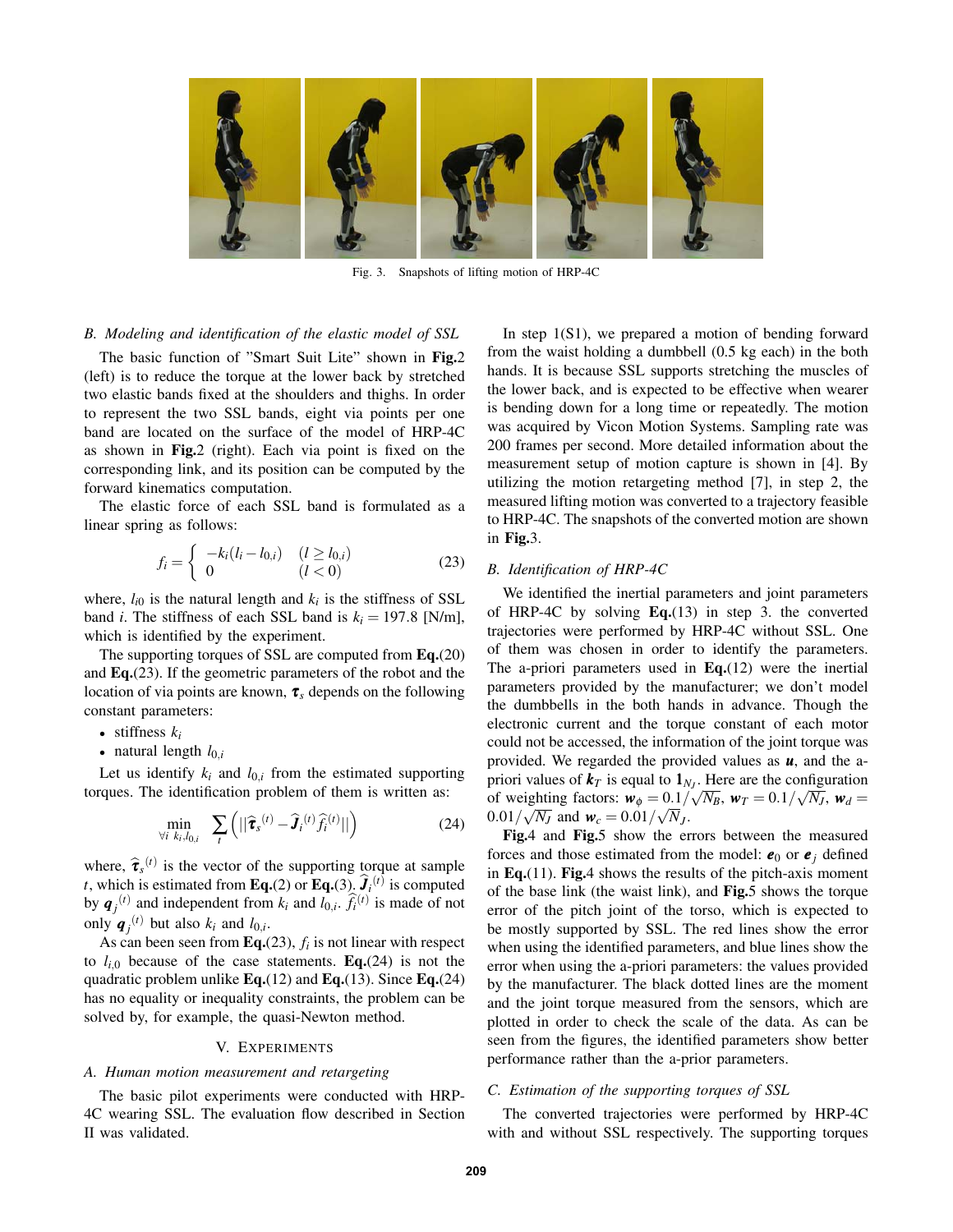

Fig. 4. Direct validation of the errors about the moment along pitch-axis of the base link (waist link): the error when using the identified parameters (red), the error with the a-priori parameters (blue), and the measured external moment (black). The root mean square error (RMSE) of the red line is 1*.*58 Nm, and that of the blue line is 3*.*82 Nm.



Fig. 5. Direct validation of the errors about the torque of the pitch joint of the torso: the error when using the identified parameters (red), the error with the a-priori parameters (blue), and the measured joint torque (black). The RMSE of the red line is 3*.*06 Nm, and that of the blue line is 12*.*50 Nm.

of SSL were estimated by the two approaches of step 4, reproduced as follows:

- (A). Compute the difference of joint torque between with and without the device: **Eq.**(2)
- (B). Compute the difference between the measured torque and the torque estimated from the model: **Eq.**(3)

Note that approach (B) has an advantage that it can be applied in cases where the motions with and without supportive devices are not quite similar, since we only use the motions with the device.

**Fig.**6 shows the comparison of the supporting torques of the pitch joint of the torso. The red line shows the supporting torque estimated by approach (A) with the identified values, and the blue line is the torque estimated by approach (B) with the identified values. The green line represents the torque estimated by approach (B) with the a-priori values. The black line shows the torque estimated from the SSL simulation



Fig. 6. Comparison of the torso joint torques: by approach (A) using the identified values (red), by approach (B) using the identified value (blue) and using the a-priori parameters (green), and by the SSL simulation with the ground truth stiffness (black).

described in Section IV. As the initial length of each SSL band is unknown, we regarded the length at the initial posture as the initial one.

Though there exists an offset, the red and blue lines shows the good correlation with the black line; on the other hand, the green line does not match the black line at all. The results shows the supportive effect at the torso joint during the bending motion. As the black lines does not mean the measured values because of the lack of the natural length, the comparison between approach  $(A)$  and  $(B)$  will be shown in step 5.

# *D. Identification of SSL*

We evaluated the mechanical properties of SSL by using the supporting torques estimated from the sensors with the identification (**Fig.**6). The stiffness and the natural length of each SSL band were identified by solving **Eq.**(24). We added the constraint such that the stiffness of each wire is same because of the symmetry; on the other hand, the natural lengths are different among the wires. **Table** I shows the result of the identified stiffness of the SSL band; (a) the measured value, (b) the identified value by using the supporting torque estimated from approach (A), (c) the identified one by approach (B), and (d) the identified one by using the torque estimated from the a-priori values.

**Table** I shows that the proposed scheme could successfully identify the mechanical property of the device. The results also indicate that the identification has a great role when we evaluate the device with a humanoid robot. The error of the identified value in case (A) is 5 %, and the error in case (B) is about 20 %. Though there is the strict constraint such that the same motion has to be performed between with and without the device, the case (A) showed better performance